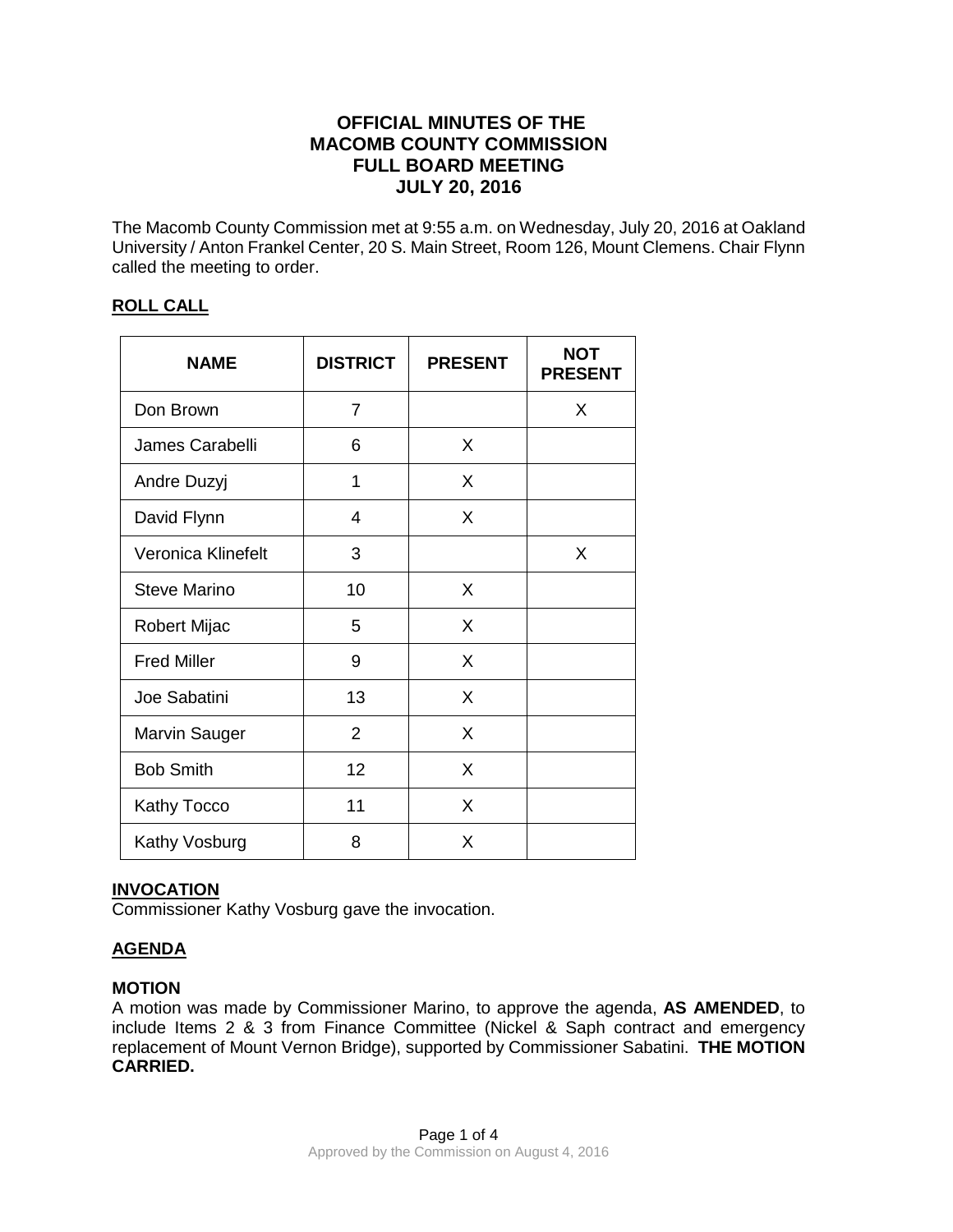#### **MINUTES**

#### **MOTION**

A motion was made by Commissioner Marino, to approve the minutes dated July 14, 2016, supported by Commissioner Smith. **THE MOTION CARRIED.** 

#### **PUBLIC PARTICIPATION**

None

### **CORRESPONDENCE FROM EXECUTIVE**

- a. 07/08/16 E-mail RE: Invitation to Ribbon Cutting Ceremony for New Parking Deck
- b. 07/12/16 Memo RE: Opening of New Parking Deck

#### **MOTION**

**R16-155** A motion was made by Commissioner Vosburg, to receive and file the Correspondence from Executive, supported by Commissioner Smith. **THE MOTION CARRIED.**

#### **INFRASTRUCTURE / ECONOMIC DEVELOPMENT COMMITTEE MEETING – 07-19-16**

No report.

#### **FINANCE COMMITTEE MEETING – July 20, 2016**

The reading of the recommendations from the Finance Committee was waived and a motion was made by Chair Miller, supported by Commissioner Sabatini, to adopt the committee recommendations.

- **R16-156** Approve a \$49,500 budget amendment under Department of Planning and Economic Development Planning Grants (Fund 361) for a Michigan Department of Natural Resources - Urban & Community Forestry Grant Program; further, a copy of this Board of Commissioners' action is directed to be delivered forthwith to the Office of the County Executive. (Record Duzyj NO vote from committee)
- **R16-157** Approve a 3-year contract with Nickel & Saph Inc., to provide Property and Casualty Brokerage and Consulting Services for contract term from August 1, 2016 through July 31, 2019; further, a copy of this Board of Commissioners' action is directed to be delivered forthwith to the Office of the County Executive.
- **R16-158** Approve the emergency replacement of the Mount Vernon Bridge at a cost of \$202,000; further, a copy of this Board of Commissioners' action is directed to be delivered forthwith to the Office of the County Executive.

### **THE MOTION CARRIED.**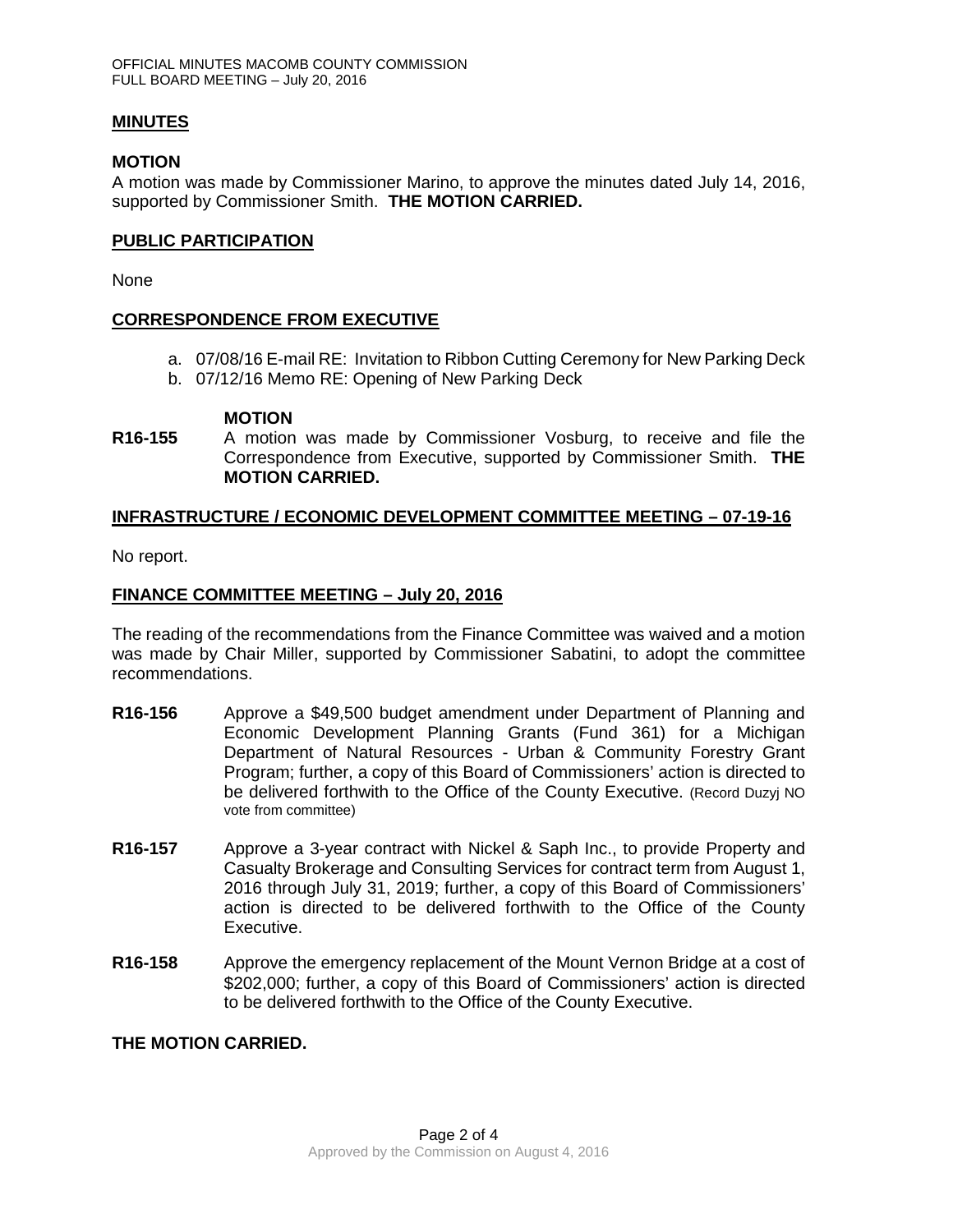### **BOARD CHAIR REPORT**

### **MOTION**

**R16-159** A motion was made by Commissioner Carabelli, to receive and file the Board Chair report, supported by Commissioner Sauger. **THE MOTION CARRIED.**

#### **NEW BUSINESS**

Chair Flynn wished Commissioner Klinefelt get well wishes.

### **PUBLIC PARTICIPATION**

None

# **ROLL CALL**

| <b>NAME</b>         | <b>DISTRICT</b> | <b>PRESENT</b> | <b>NOT</b><br><b>PRESENT</b> |
|---------------------|-----------------|----------------|------------------------------|
| Don Brown           | $\overline{7}$  |                | X                            |
| James Carabelli     | 6               | X              |                              |
| Andre Duzyj         | 1               | X              |                              |
| David Flynn         | 4               | X              |                              |
| Veronica Klinefelt  | 3               |                | X                            |
| <b>Steve Marino</b> | 10              | X              |                              |
| Robert Mijac        | 5               | X              |                              |
| <b>Fred Miller</b>  | 9               | X              |                              |
| Joe Sabatini        | 13              | X              |                              |
| Marvin Sauger       | $\overline{2}$  | X              |                              |
| <b>Bob Smith</b>    | 12              | X              |                              |
| Kathy Tocco         | 11              | X              |                              |
| Kathy Vosburg       | 8               | X              |                              |